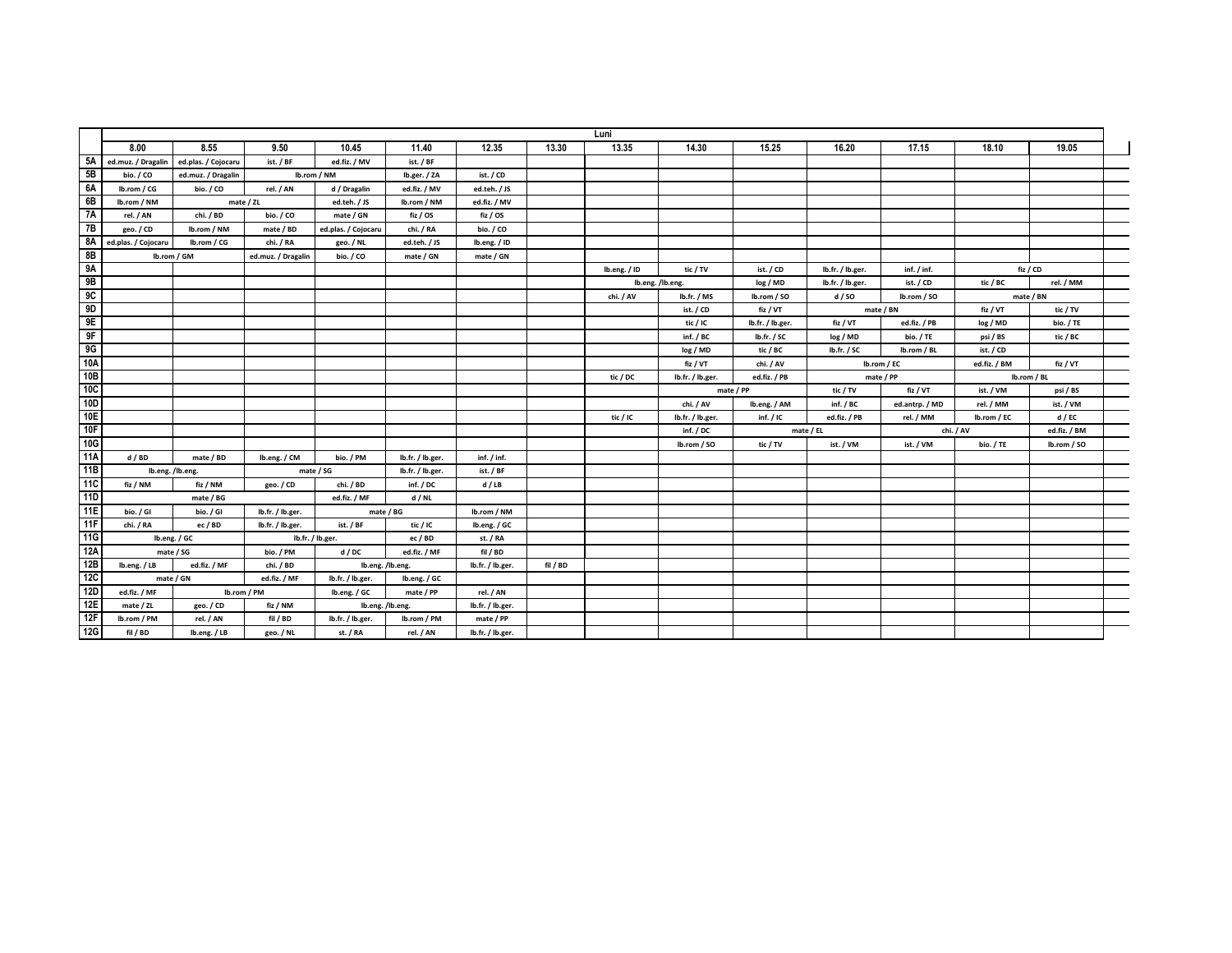| Marti           |              |                                        |              |             |                  |                |        |              |                  |                  |                    |                  |              |                  |  |
|-----------------|--------------|----------------------------------------|--------------|-------------|------------------|----------------|--------|--------------|------------------|------------------|--------------------|------------------|--------------|------------------|--|
|                 | 8.00         | 8.55                                   | 9.50         | 10.45       | 11.40            | 12.35          | 13.30  | 13.35        | 14.30            | 15.25            | 16.20              | 17.15            | 18.10        | 19.05            |  |
| 5A              | bio. / CO    | Ib.eng. / ID                           | mate / EL    | mate / EL   | Ib.rom / EC      |                |        |              |                  |                  |                    |                  |              |                  |  |
| 5B              |              | mate / EL<br>lb.eng. / ID<br>ist. / CD |              | lb.rom / NM | d / NM           |                |        |              |                  |                  |                    |                  |              |                  |  |
| 6A              | ed. i / MD   | lb.rom / CG                            | mate / ZL    | it / TV     | fiz / AM         | lb.fr. / PA    |        |              |                  |                  |                    |                  |              |                  |  |
| 6B              | it / TV      | lb.ger. / SM                           | bio. / CO    | d / SM      | lb.eng. / ID     | ist. / VM      |        |              |                  |                  |                    |                  |              |                  |  |
| 7A              | mate / GN    | mate / GN                              | lb.ger. / SM | fiz / OS    | it / DC          | lb.eng. / ID   |        |              |                  |                  |                    |                  |              |                  |  |
| 7B              | ist. / CD    | fiz / OS                               |              | lb.rom / NM | lb.fr. / lb.ger. | mate / BD      |        |              |                  |                  |                    |                  |              |                  |  |
| <b>8A</b>       | fiz / OS     | bio. / CO                              | ed. fin / MD |             | lb.rom / CG      | lb.ger. / MR   | d / MR |              |                  |                  |                    |                  |              |                  |  |
| 8B              | lb.eng. / ID | ed. fin / MD                           | fiz / OS     |             | mate / GN        | rel. / MM      | d / GM |              |                  |                  |                    |                  |              |                  |  |
| 9A              |              |                                        |              |             |                  |                |        | lb.eng. / ID |                  | mate / BD        | fiz / CD           | lb.rom / BL      | lb.rom / BL  | chi. / RA        |  |
| 9B              |              |                                        |              |             |                  |                |        | geo. / CD    | bio. / SM        |                  | lb.rom / PM        | d / NM           | inf. / BC    | fiz / NM         |  |
| 9C              |              |                                        |              |             |                  |                |        |              | lb.eng. / GC     | bio. / SM        | psi / BS           | inf. / BC        | log / MD     | tic / BC         |  |
| 9D              |              |                                        |              |             |                  |                |        |              | lb.rom / GM      | psi / BS         | lb.rom / GM        | bio. / Gl        | lb.eng. / LB | fiz / VT         |  |
| 9E              |              |                                        |              |             |                  |                |        | bio. / TE    |                  | mate / BG        | lb.eng. /lb.eng.   | lb.eng. /lb.eng. | chi. / RA    | lb.rom / BL      |  |
| 9F              |              |                                        |              |             |                  |                |        |              | bio. / TE        | geo. / NL        | lb.fr. / SC        | d / SC           |              | Ib.rom / PM      |  |
| 9G              |              |                                        |              |             |                  |                |        |              | Ib.lat. / RC     | geo. / CD        | ed.muz. / Dragalin | bio. / SM        | fiz / NM     | lb.eng. / CM     |  |
| 10A             |              |                                        |              |             |                  |                |        |              | psi / BS         | lb.fr. / lb.ger. | geo. / CD          | ed.fiz. / BM     | fiz / VT     | rel. / AN        |  |
| 10B             |              |                                        |              |             |                  |                |        | d / CD       | fiz / CD         | fiz / CD         | chi. / RA          | lb.eng. /lb.eng. | rel. / AN    | ed.antrp. / MD   |  |
| 10C             |              |                                        |              |             |                  |                |        |              | lb.fr. / CA      | lb.eng. / GC     | fiz / VT           | fiz / VT         | ed.fiz. / BM | ed.muz./ed.plas. |  |
| 10 <sub>D</sub> |              |                                        |              |             |                  |                |        |              | geo. / NL        | lb.rom / GM      | lb.ger. / MR       | lb.eng. / AM     |              | bio. / GI        |  |
| 10E             |              |                                        |              |             |                  |                |        |              | geo. / CD        | chi. / RA        | bio. / SM          | ed.muz./ed.plas. |              | lb.eng. /lb.eng. |  |
| 10F             |              |                                        |              |             |                  |                |        |              | lb.rom / PM      | lb.fr. / lb.ger. | ed.fiz. / BM       | ed.muz./ed.plas. | lb.eng. / CM | d / BM           |  |
| 10G             |              |                                        |              |             |                  |                |        |              | lb.fr. / lb.ger. | lb.lat. / RC     | geo. / NL          | geo. / NL        | lb.eng. / DC | lb.eng. / DC     |  |
| 11A             | inf. / IC    | rel. / MM                              | $inf.$ / IC  | inf. / IC   | ec / BD          | ist. / CD      |        |              |                  |                  |                    |                  |              |                  |  |
| 11B             | Ib.rom / CG  | inf. / IC                              | ec / BD      | rel. / MM   | bio. / TE        | $inf.$ / IC    |        |              |                  |                  |                    |                  |              |                  |  |
| 11C             | ist. / VM    | chi. / BD                              | lb.rom / EC  |             | mate / BD        | lb.rom / EC    |        |              |                  |                  |                    |                  |              |                  |  |
| 11D             | chi. / BD    | tic / TV                               | rel. / MM    | chi. / BD   | tic / TV         | lb.rom / GM    |        |              |                  |                  |                    |                  |              |                  |  |
| 11E             | rel. / MM    | inf. / DC                              | fiz / AM     | ec / MD     | fiz / AM         | tic / DC       |        |              |                  |                  |                    |                  |              |                  |  |
| 11F             | lb.rom / SO  | lb.rom / SO                            | bio. / TE    | bio. / TE   |                  | mate / PP      |        |              |                  |                  |                    |                  |              |                  |  |
| 11G             | lb.rom / EC  |                                        | ist. / CD    | lb.rom / EC | lb.lat. / RC     | soc / BD       |        |              |                  |                  |                    |                  |              |                  |  |
| 12A             |              | lb.rom / BL                            | inf. / DC    | inf. / DC   | rel. / MM        | chi. / AV      |        |              |                  |                  |                    |                  |              |                  |  |
| 12B             |              | mate / ZL                              | lb.rom / CG  | d / ZL      | $inf. /$ IC      | lb.rom / CG    |        |              |                  |                  |                    |                  |              |                  |  |
| 12C             | tic / DC     | fiz / AM                               | chi. / AV    | lb.rom / SO | ist. / VM        | lb.rom / SO    | d / AV |              |                  |                  |                    |                  |              |                  |  |
| 12D             | fiz / AM     | fil / BD                               | mate / PP    | mate / PP   | chi. / BD        | chi. / BD      |        |              |                  |                  |                    |                  |              |                  |  |
| 12E             |              | lb.rom / NM                            | chi. / BD    | d/VM        |                  | mate / ZL      |        |              |                  |                  |                    |                  |              |                  |  |
| 12F             |              | mate / PP                              | tic / TV     | chi. / AV   | chi. / AV        | bio. / TE      |        |              |                  |                  |                    |                  |              |                  |  |
| 12G             | fil / BD     | ist. / VM                              | ist. / VM    | fil / BD    | lb.rom / SO      | lit.univ. / RC |        |              |                  |                  |                    |                  |              |                  |  |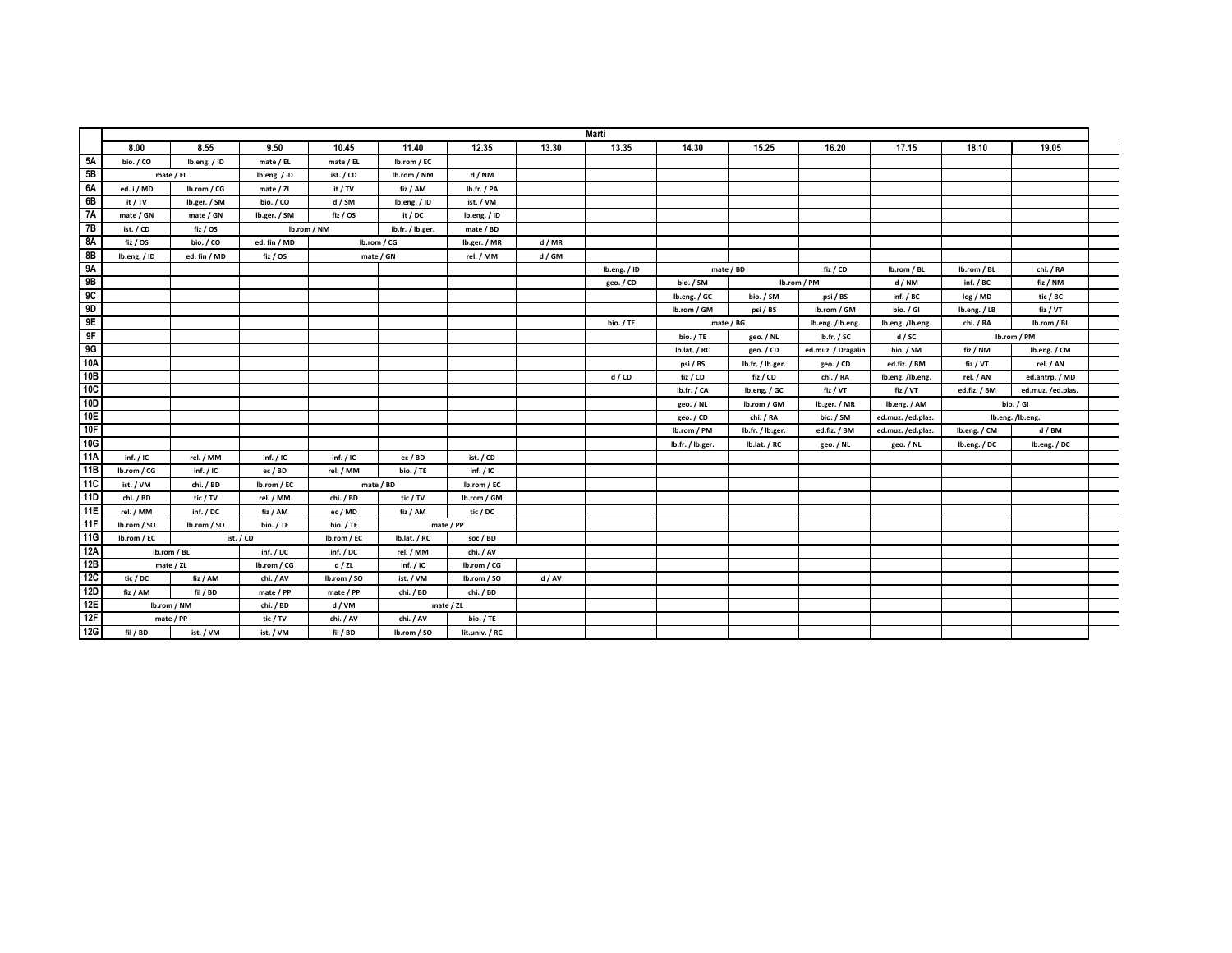|                 | Miercuri                                            |                  |                     |                  |                  |                  |        |              |                  |                  |                  |                  |                |                |  |
|-----------------|-----------------------------------------------------|------------------|---------------------|------------------|------------------|------------------|--------|--------------|------------------|------------------|------------------|------------------|----------------|----------------|--|
|                 | 8.00                                                | 8.55             | 9.50                | 10.45            | 11.40            | 12.35            | 13.30  | 13.35        | 14.30            | 15.25            | 16.20            | 17.15            | 18.10          | 19.05          |  |
| 5A              | Ib.rom / EC                                         |                  | ed.teh. / JS        | lb.fr. / PA      | it / BC          |                  |        |              |                  |                  |                  |                  |                |                |  |
| 5B              | ed.fiz. / BM                                        | ed.teh. / JS     | lav / NM            | it / BC          | lb.ger. / ZA     |                  |        |              |                  |                  |                  |                  |                |                |  |
| 6A              | lav / CG                                            | bio. / CO        | ed.plas. / Cojocaru |                  | mate / ZL        |                  |        |              |                  |                  |                  |                  |                |                |  |
| 6B              | bio. / CO                                           | lav / NM         | lb.ger. / SM        | rel. / AN        | fiz / AM         |                  |        |              |                  |                  |                  |                  |                |                |  |
| 7A              | ed.teh. / JS                                        | lb.lat. / RC     | ed.fiz. / BM        | bio. / CO        |                  | lb.rom / SO      |        |              |                  |                  |                  |                  |                |                |  |
| 7B              | Ib.lat. / RC                                        | lb.fr. / lb.ger. | rel. / AN           | ed.fiz. / BM     | bio. / CO        | ed.teh. / JS     | d / CD |              |                  |                  |                  |                  |                |                |  |
| 8A              | chi. / RA                                           | lb.rom / CG      | geo. / NL           | ed.fiz. / PB     | ist. / VM        | mate / ZL        |        |              |                  |                  |                  |                  |                |                |  |
| 8B              | Ib.rom / GM                                         |                  | geo. / CD           | chi. / RA        | ed.teh. / JS     | ed.fiz. / PB     |        |              |                  |                  |                  |                  |                |                |  |
| 9A              |                                                     |                  |                     |                  |                  |                  |        |              |                  | mate / BD        | Ib.fr. / Ib.ger. | tic / TV         | bio. / SM      | rel. / MM      |  |
| 9B              |                                                     |                  |                     |                  |                  |                  |        |              |                  | lb.eng. /lb.eng. | lb.fr. / lb.ger. | chi. / BD        |                | mate / PP      |  |
| 9C              |                                                     |                  |                     |                  |                  |                  |        |              |                  | lb.rom / SO      |                  | mate / BN        | lb.fr. / MS    | ist. / CD      |  |
| 9D              |                                                     |                  |                     |                  |                  |                  |        |              | chi. / BD        | d/VT             | inf. / TV        | log / MD         |                | mate / BN      |  |
| 9E              |                                                     |                  |                     |                  |                  |                  |        | fiz / VT     | fiz / VT         | lb.fr. / lb.ger. | ist. / BF        | rel. / MM        | lb.rom / BL    | lb.rom / BL    |  |
| 9F              |                                                     |                  |                     |                  |                  |                  |        |              | mate / GM        | tic / BC         | chi. / BD        | mate / GM        | ist. / BF      | rel. / MM      |  |
| 9G              |                                                     |                  |                     |                  |                  |                  |        |              | ist. / CD        | lb.fr. / SC      | mate / GM        | lb.rom / BL      | lb.eng. / CM   | lb.eng. / CM   |  |
| 10A             |                                                     |                  |                     |                  |                  |                  |        | inf. / BC    | inf. / inf.      | ist. / BF        | mate / GN        | bio. / PM        | ed.antrp. / MD | mate / GN      |  |
| 10B             |                                                     |                  |                     |                  |                  |                  |        |              | lb.fr. / lb.ger. | bio. / PM        |                  | lb.eng. /lb.eng. | lb.eng. / DC   | ist. / BF      |  |
| 10C             |                                                     |                  |                     |                  |                  |                  |        | lb.eng. / GC | bio. / PM        | d / BD           |                  | mate / PP        | chi. / BD      |                |  |
| 10 <sub>D</sub> |                                                     |                  |                     |                  |                  |                  |        | d / AM       | fiz / OS         | psi/BS           | mate / EL        | mate / EL        | fiz / OS       |                |  |
| 10E             |                                                     |                  |                     |                  |                  |                  |        |              | lb.fr. / lb.ger. | ist. / VM        | fiz / OS         |                  | mate / GN      | bio. / SM      |  |
| 10F             |                                                     |                  |                     |                  |                  |                  |        |              |                  | mate / EL        | ist. / VM        | lb.eng. / CM     | bio. / PM      | ed.antrp. / MD |  |
| <b>10G</b>      |                                                     |                  |                     |                  |                  |                  |        |              | ist. / VM        | fiz / OS         |                  | lb.rom / SO      | mate / GM      | lb.eng. / DC   |  |
| 11A             | geo. / NL                                           | fiz / CD         | inf. / inf.         | lb.rom / NM      | chi. / RA        | lb.fr. / lb.ger. |        |              |                  |                  |                  |                  |                |                |  |
| 11B             | mate / SG                                           |                  | chi. / RA           | geo. / NL        | $inf.$ / IC      | lb.fr. / lb.ger. |        |              |                  |                  |                  |                  |                |                |  |
| 11C             | ed.fiz. / PB                                        | bio. / GI        | lb.fr. / lb.ger.    | fiz / NM         | ec / BD          | lb.eng. / LB     |        |              |                  |                  |                  |                  |                |                |  |
| 11D             | mate / BG                                           |                  | lb.fr. / lb.ger.    | ec / BD          | lb.eng. / LB     | fiz / VT         |        |              |                  |                  |                  |                  |                |                |  |
| <b>11E</b>      | lb.rom / NM                                         | ed.fiz. / BM     |                     | mate / BG        | geo. / CD        | ist. / VM        |        |              |                  |                  |                  |                  |                |                |  |
| 11F             | geo. / CD                                           | chi. / RA        | ed.fiz. / PB        | lb.eng. / GC     | bio. / TE        |                  |        |              |                  |                  |                  |                  |                |                |  |
| 11G             | soc / BD                                            | geo. / CD        | lb.rom / EC         | Ib.lat. / RC     | ed.fiz. / PB     | ist. / CD        | d / CA |              |                  |                  |                  |                  |                |                |  |
| 12A             | inf. / DC                                           | fiz / NM         | mate / SG           |                  | mate / SG        | lb.eng. / GC     |        |              |                  |                  |                  |                  |                |                |  |
| 12B             | rel. / AN                                           | $inf.$ / IC      | fiz / CD            | $inf.$ / IC      | lb.fr. / lb.ger. | bio. / TE        |        |              |                  |                  |                  |                  |                |                |  |
| 12C             | chi. / AV                                           | chi. / AV        | fil / BD            | bio. / GI        | rel. / AN        | geo. / NL        |        |              |                  |                  |                  |                  |                |                |  |
| <b>12D</b>      | bio. / GI                                           | geo. / NL        | bio. / GI           | lb.rom / PM      | Ib.rom / PM      | tic / BC         |        |              |                  |                  |                  |                  |                |                |  |
| 12E             | fiz / NM                                            | rel. / AN        | fiz / NM            | bio. / TE        | lb.fr. / lb.ger. | fil / BD         |        |              |                  |                  |                  |                  |                |                |  |
| 12F             | fiz / CD                                            |                  | lb.rom / PM         | geo. / CD        | lb.eng. / GC     | d/PM             |        |              |                  |                  |                  |                  |                |                |  |
|                 | 12G ed.artist. / Cojocaru<br>d / BD<br>Ib.lat. / RC |                  |                     | lb.fr. / lb.ger. |                  |                  |        |              |                  |                  |                  |                  |                |                |  |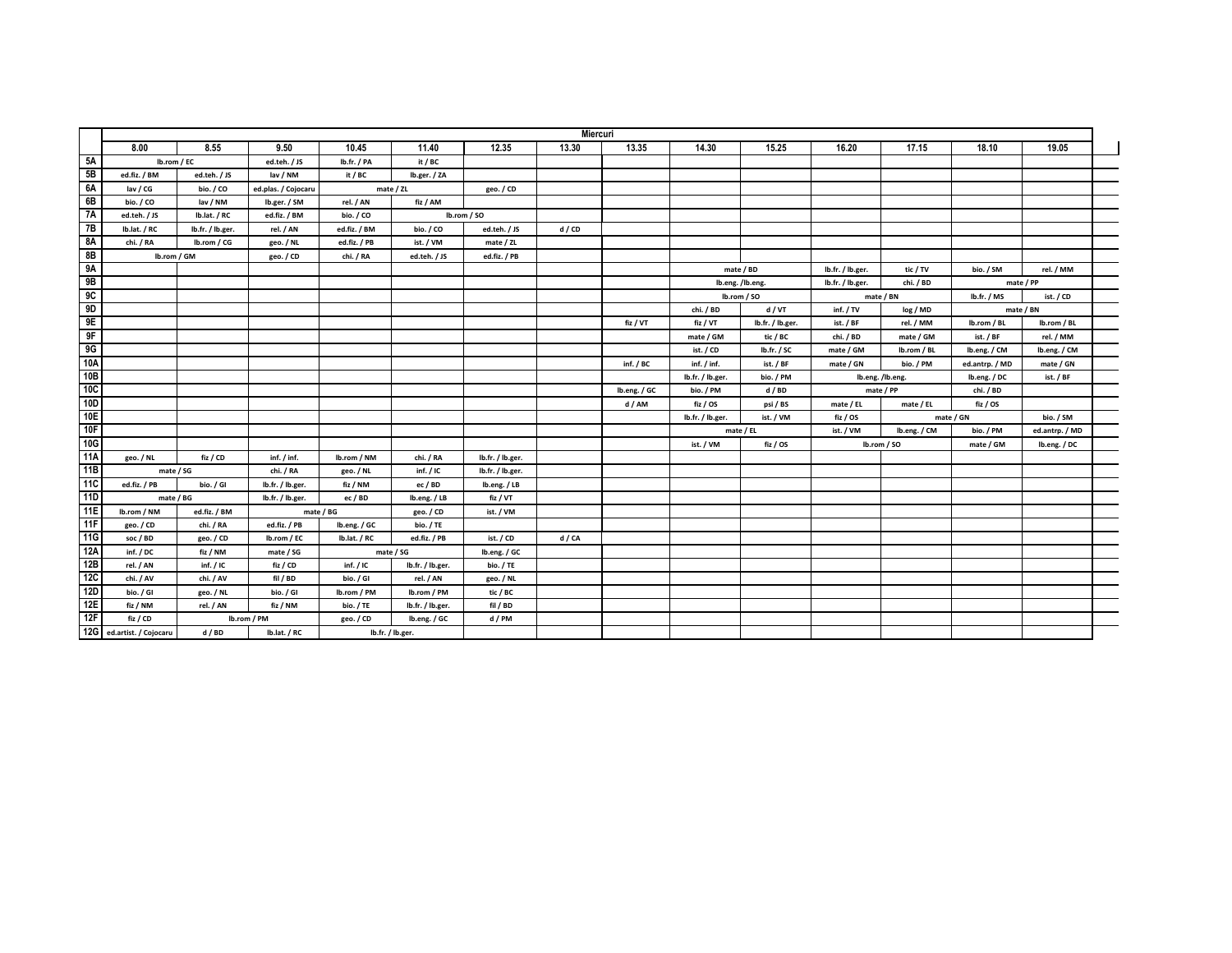|                 |                       |                    |                     |                     |                     |                     | Joi      |           |             |                |                |              |              |                  |  |
|-----------------|-----------------------|--------------------|---------------------|---------------------|---------------------|---------------------|----------|-----------|-------------|----------------|----------------|--------------|--------------|------------------|--|
|                 | 8.00                  | 8.55               | 9.50                | 10.45               | 11.40               | 12.35               | 13.30    | 13.35     | 14.30       | 15.25          | 16.20          | 17.15        | 18.10        | 19.05            |  |
| 5A              | lb.rom / EC           | lav / EC           |                     | mate / EL           | rel. / MM           | $d$ / EL            |          |           |             |                |                |              |              |                  |  |
| 5B              | rel. / MM             | mate / EL          | ed.plas. / Cojocaru | geo. / NL           | mate / EL           |                     |          |           |             |                |                |              |              |                  |  |
| 6A              | fiz / AM              | ed.muz. / Dragalin |                     | lb.rom / CG         | lb.eng. / ID        |                     |          |           |             |                |                |              |              |                  |  |
| 6B              | ed.muz. / Dragalin    | lb.rom / NM        |                     | ed.plas. / Cojocaru | mate / ZL           | geo. / NL           |          |           |             |                |                |              |              |                  |  |
| 7A              | lb.rom / SO           | lb.eng. / ID       | geo. / NL           | ed.muz. / Dragalin  | lb.rom / SO         | ed.plas. / Cojocaru | d / GN   |           |             |                |                |              |              |                  |  |
| 7B              | lb.eng. / ID          | it / DC            | ed.muz. / Dragalin  | lb.rom / NM         | chi. / RA           | fiz / OS            |          |           |             |                |                |              |              |                  |  |
| 8Α              | lb.rom / CG           | rel. / MM          |                     | mate / ZL           | fiz / OS            | ed.muz. / Dragalin  |          |           |             |                |                |              |              |                  |  |
| 8B              | it / DC               | chi. / RA          | lb.fr. / lb.ger.    | Ib.eng. / ID        | ed.plas. / Cojocaru | ist. / VM           | fiz / OS |           |             |                |                |              |              |                  |  |
| 9A              |                       |                    |                     |                     |                     |                     |          | bio. / SM | log / MD    | d/TV           | ed.fiz. / BM   |              | inf. / inf.  |                  |  |
| 9B              |                       |                    |                     |                     |                     |                     |          |           |             | mate / PP      | bio. / SM      | fiz / NM     | ed.fiz. / BM | chi. / BD        |  |
| 9C              |                       |                    |                     |                     |                     |                     |          |           | bio. / SM   | tic / BC       | chi. / AV      | ed.fiz. / BM | fiz / NM     | geo. / CD        |  |
| 9D              |                       |                    |                     |                     |                     |                     |          |           | bio. / Gl   | lb.ger. / MR   | lb.rom / GM    | lb.rom / GM  | chi. / BD    | ed.fiz. / PB     |  |
| 9E              |                       |                    |                     |                     |                     |                     |          |           | $inf. /$ IC | tic / IC       |                | mate / BG    | Ib.rom / BL  |                  |  |
| 9F              |                       |                    |                     |                     |                     |                     |          |           | chi. / BD   | ed.fiz. / PB   | lb.rom / PM    | fiz / OS     | fiz / OS     | lb.eng. / AV     |  |
| 9G              |                       |                    |                     |                     |                     |                     |          |           | tic / BC    | chi. / AV      | geo. / CD      | lb.rom / BL  | log / MD     | fiz / NM         |  |
| 10A             |                       |                    |                     |                     |                     |                     |          | $d$ / BC  |             | mate / GN      | inf. / inf.    | chi. / AV    | lb.eng. / AV | inf. / inf.      |  |
| 10B             |                       |                    |                     |                     |                     |                     |          | psi / BS  | fiz / CD    | geo. / CD      |                | mate / PP    | inf. / DC    | lb.rom / BL      |  |
| 10C             |                       |                    |                     |                     |                     |                     |          |           | inf. / TV   | chi. / BD      | ed.antrp. / MD |              | lb.rom / PM  | ed.fiz. / BM     |  |
| 10 <sub>D</sub> |                       |                    |                     |                     |                     |                     |          |           | chi. / AV   | bio. / Gl      | ed.fiz. / PB   | lb.ger. / MR | Ib.rom / GM  | lb.rom / GM      |  |
| 10E             |                       |                    |                     |                     |                     |                     |          |           | fiz / OS    | fiz / OS       |                | mate / GN    | ed.fiz. / PB | ed.antrp. / MD   |  |
| 10F             |                       |                    |                     |                     |                     |                     |          |           |             | lb.rom / PM    | fiz / OS       | geo. / CD    | chi. / AV    | tic / DC         |  |
| <b>10G</b>      |                       |                    |                     |                     |                     |                     |          |           | psi / BS    | ed.antrp. / MD | psi / BS       | chi. / BD    |              | lb.fr. / lb.ger. |  |
| 11A             | lb.rom / NM           | Ib.eng. / CM       |                     | mate / BD           | fiz / CD            | fiz / CD            |          |           |             |                |                |              |              |                  |  |
| 11B             | lb.eng. /lb.eng.      | d / IC             | inf. / IC           | fiz / VT            | fiz / VT            | Ib.eng. / DC        |          |           |             |                |                |              |              |                  |  |
| 11C             |                       | mate / BD          |                     | lb.rom / EC         | tic / DC            | rel. / MM           |          |           |             |                |                |              |              |                  |  |
| 11D             | geo. / NL             | lb.eng. / LB       | fiz / VT            | ist. / VM           | bio. / Gl           | bio. / Gl           |          |           |             |                |                |              |              |                  |  |
| <b>11E</b>      | chi. / RA             | lb.eng. /lb.eng.   |                     | chi. / RA           | lb.rom / NM         | fiz / AM            |          |           |             |                |                |              |              |                  |  |
| 11F             | fiz / VT              | fiz / VT           | chi. / RA           | rel. / MM           | tic / IC            | d / RA              |          |           |             |                |                |              |              |                  |  |
| 11G             | ed.artist. / Cojocaru | lb.eng. / GC       | rel. / MM           | lb.eng. / GC        | lb.rom / EC         |                     |          |           |             |                |                |              |              |                  |  |
| 12A             | lb.rom / BL           | lb.fr. / lb.ger.   | lb.eng. / GC        | inf. / inf.         | geo. / NL           | inf. / inf.         |          |           |             |                |                |              |              |                  |  |
| 12B             | lb.eng. /lb.eng.      | ist. / VM          |                     | lb.eng. /lb.eng.    | lb.rom / CG         | mate / ZL           |          |           |             |                |                |              |              |                  |  |
| <b>12C</b>      | fiz / AM              | lb.rom / SO        | lb.rom / SO         | bio. / GI           | fiz / AM            | lb.eng. / GC        |          |           |             |                |                |              |              |                  |  |
| <b>12D</b>      | ist. / VM             | lb.fr. / lb.ger.   | fiz / AM            | fiz / AM            | lb.eng. / GC        |                     |          |           |             |                |                |              |              |                  |  |
| 12E             |                       | mate / ZL          | bio. / TE           |                     | lb.eng. /lb.eng.    |                     |          |           |             |                |                |              |              |                  |  |
| 12F             | lb.eng. / GC          | bio. / TE          |                     | fiz / CD            | ist. / VM           |                     |          |           |             |                |                |              |              |                  |  |
| 12G             | Ib.fr. / Ib.ger.      | geo. / NL          | ist. / VM           | lb.rom / SO         | Ib.eng. / LB        | lb.rom / SO         |          |           |             |                |                |              |              |                  |  |